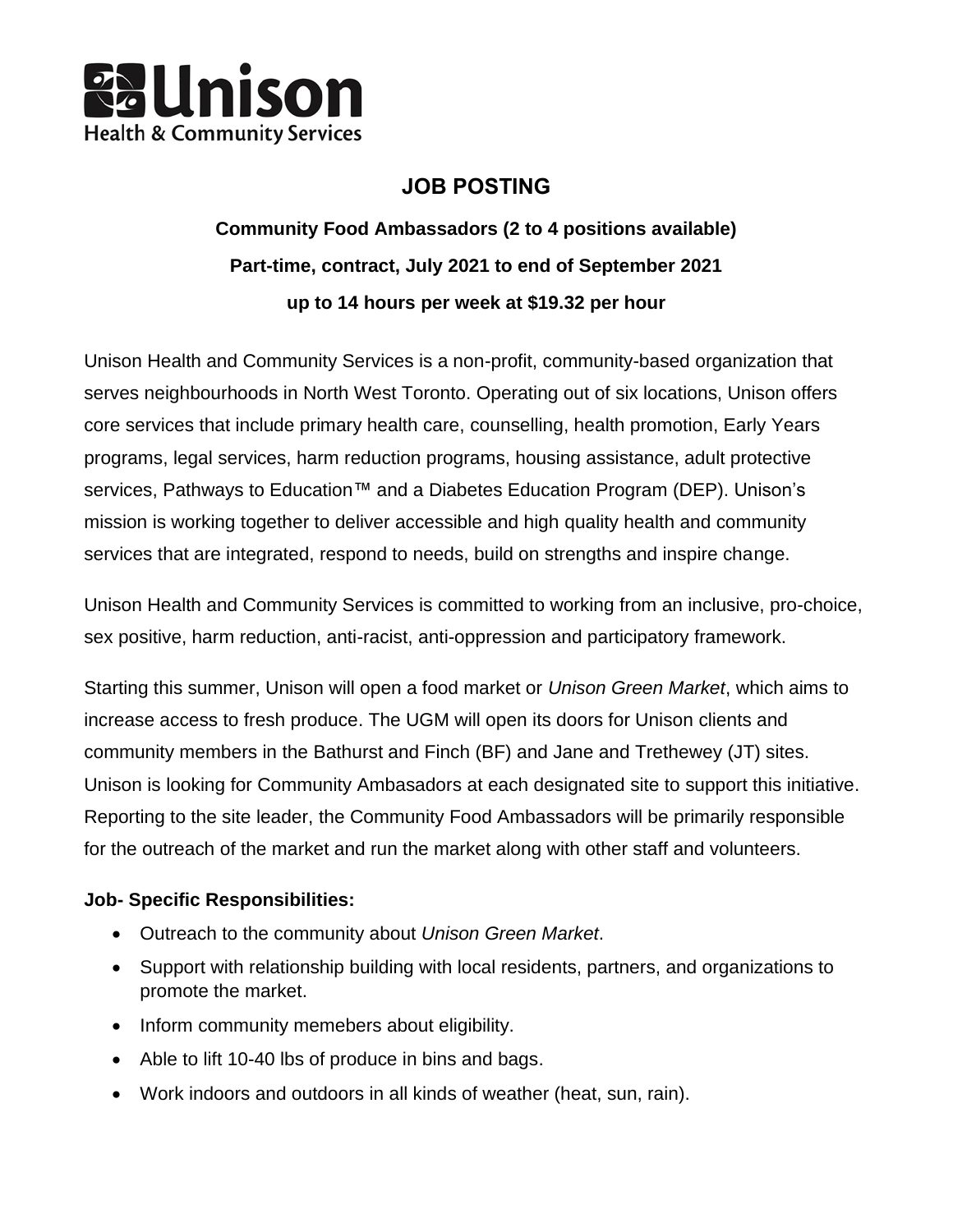- Ensure all health, safety, and security regulations are adhered to and required standards are met.
- Receive and package produce.
- Set-up and take down of the market.
- Manage line up, greet and direct participants.
- Compile daily market data such number of produce given away.
- Collects informal feedback from participants.
- Attend meetings.
- Other duties as assigned.

## **Job-Specific Qualifications:**

- Knowlegeable of the community/site applying (BF or JT)
- Experience/knowledge working in a fresh produce market
- Courtious, friendly and informative
- Excellent written and verbal communication skills
- Excellent interpersonal skills, tact and diplomacy
- Able to exercise independent judgment and discretion in dealing with confidential matters
- Strong analytical and problem-solving skills in combination with the ability to multi-task and perform duties with minimal supervision
- Commitment to working cooperatively in a community-based setting as part of a multidisciplinary team of staff, students, and volunteers
- Able to speak a second language such as Russian, Farsi, Spanish, Portuguese would be an asset, but not required.

Interested candidates are asked to email a résumé with covering letter by Friday, July 2, 2021 at 4:00 p.m. to:

Hiring Committee – Community Food Ambassador

Unison Health and Community Services

[Hirings@unisonhcs.org](mailto:Hirings@unisonhcs.org)

## **Please cite UN\_2021\_029 in the subject line of the email.**